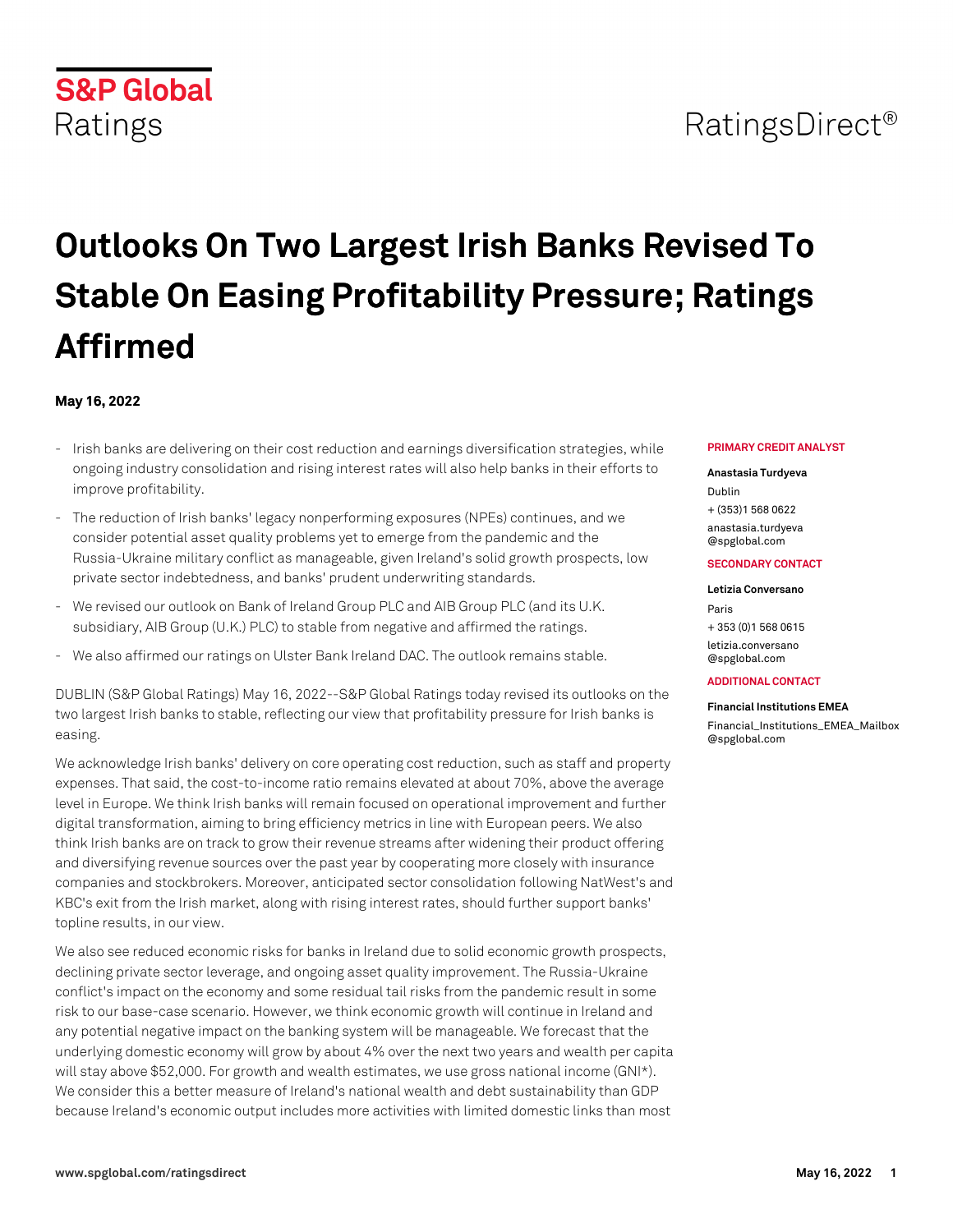other economies and, therefore, overstates the size of the domestic economy by about 40%.

Following years of leverage reduction efforts, the country's total private sector debt as a percentage of GNI\* decreased to below 75%. We do not expect an increase in leverage over the medium term because domestic credit growth remains subdued and economic growth is dynamic. We also note that households' debt-servicing capacity has been improving over the past several years, with household debt as a proportion of disposable income falling just below 100% at year-end 2021, the lowest in 20 years. We are mindful that the persistence of inflation and consequently higher rates could weaken this metric, but we expect the interest rate hikes to be gradual and moderate, and thus generally affordable for borrowers.

Actual losses were muted over 2020-2021 and asset quality performed better than we had expected at the pandemic's inception. Despite growing slightly in 2020, NPEs declined in 2021 below 2019 levels as the sale of NPEs continued. We think asset quality will further improve over the next couple of years thanks to continuous balance sheet cleanups and healthy underwriting standards for new loan generation. We expect NPE levels to decrease from 5.2% currently to about 3.0%, closer to the average of other European banking systems, with credit costs normalizing at about 25-35 basis points in 2022-2023. Although pandemic-related asset quality problems may yet appear, it is unlikely we will see a significant rise in banks' provisioning because Irish banks still have some management overlays left over, having set them aside earlier on in the pandemic.

We have also affirmed the ratings on Ulster Bank and the outlook remains stable, since we think its parent company will continue supporting a smooth wind-down.

We have not included Permanent TSB Group in this review because we revised its outlook to positive in December 2021 on potential asset quality improvement (see "Outlook On Permanent TSB Group Holdings PLC To Positive On Prospect Of Stronger Balance Sheet; Ratings Affirmed," published Dec. 21, 2021). We have also excluded KBC Ireland Bank (BBB/Stable/A-2) from this review because we reviewed the bank in January 2022 to reflect the impact of the materialization of the agreement with Bank of Ireland under the new criteria framework (see "Ratings On Three Ireland-Based Financial Institutions Affirmed Under Revised FI Criteria," published Jan. 26, 2022).

# **OUTLOOKS**

# **AIB Group PLC (holdco) and Allied Irish Banks (opco)**

Primary analyst: Letizia Conversano

The stable outlook on AIB Group PLC and Allied Irish Banks reflects our view that the group will continue to deliver on its strategy in 2022-2023, which we think will lead to a more efficient and diversified business model. In particular, we expect the bank to achieve its absolute cost target not exceeding €1.475 billion before extraordinaries and regulatory costs by 2023, while advancing on its digital agenda. Furthermore, we expect the bank to continue to diversify its product offering and revenue base by successfully leveraging on its acquisitions. Finally, we anticipate that the bank will maintain a strong capital base and that its asset quality will continue to benefit from the continuous workout of its legacy NPEs, as well as good lending and underwriting standards.

We continue incorporating two notches for additional loss-absorbing capacity (ALAC) into the ratings on Allied Irish Banks, the operating bank, because we forecast its ALAC ratio will stay comfortably above the 6% threshold over the next two years. This does not apply to the ratings on the holding company, AIB Group PLC, which are one notch lower than the group's stand-alone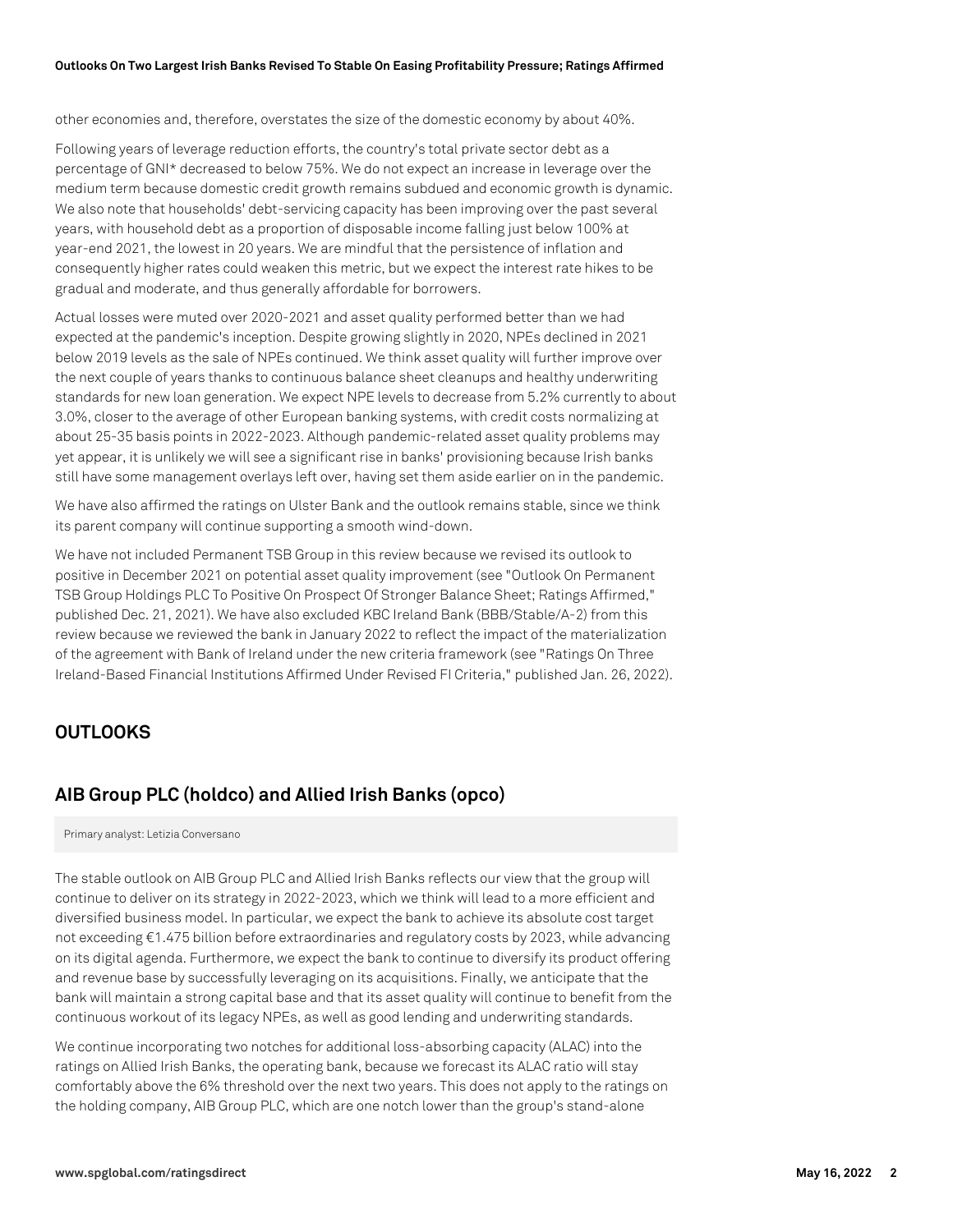credit profile (SACP) to reflect its structural subordination.

## **Upside scenario**

We could raise our ratings on both the holding and operating companies if the bank's asset quality metrics further improved, reaching an NPE ratio comparable to other European peers', while delivering on the other major pillars of its strategy, ensuring stronger, stable financial performance.

## **Downside scenario**

We consider it unlikely that we would lower the ratings over the next 18-24 months. For that to happen, the bank would have to fail to deliver on its strategic plan, as per its public commitment.

Group stand-alone credit profile: bbb

- Anchor: bbb
- Business Position: Adequate (0)
- Capital and Earnings: Strong (+1)
- Risk Position: Moderate (-1)
- Funding and Liquidity: Adequate and adequate (0)
- Comparable Rating Analysis: 0

Support: +2

- ALAC Support: +2
- GRE Support: 0
- Group Support: 0
- Sovereign Support: 0

Additional Factors: 0

ESG Credit Indicators: E-2, S-2, G-2

# **AIB U.K.**

The stable outlook on AIB U.K. reflects that on its parent, Allied Irish Banks PLC (AIB; A-/Stable/A-2). We consider AIB U.K. to be strategically important to its parent, and cap the ratings one notch below our 'a-' group credit profile on AIB. Therefore, any positive or negative rating action on the parent would result in a similar action on AIB U.K.

## **Upside scenario**

We could raise the ratings if we took a similar action on the parent bank provided our view on potential support from the parent had not changed.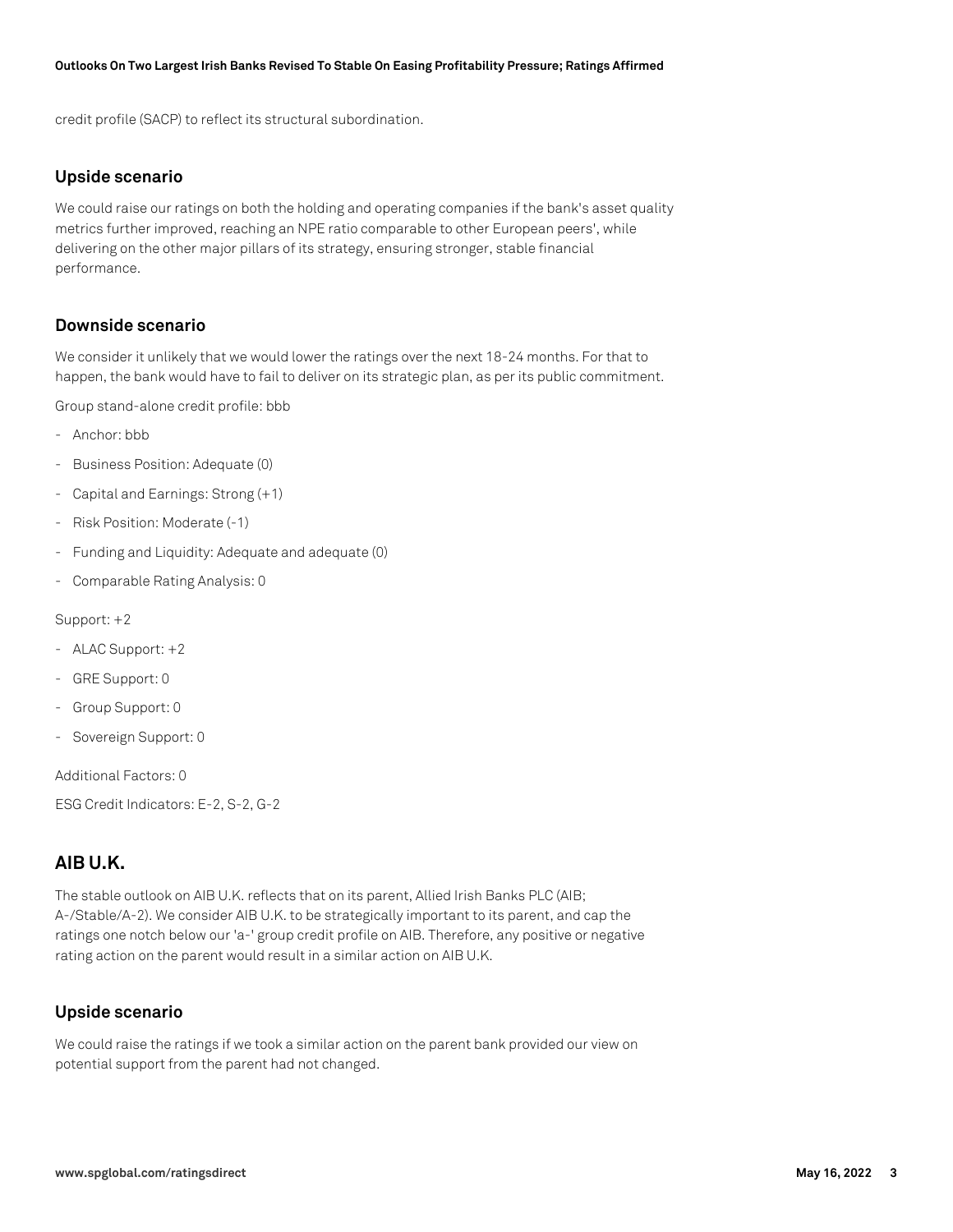## **Downside scenario**

We could lower the ratings within the next 18-24 months if we took a similar action on the parent company. This could also follow a material underperformance of AIB U.K. compared with our base-case scenario, or a weakening of AIB U.K.'s strategic importance within the group.

Stand-alone credit profile: bb+

- Anchor: bbb+
- Business Position: Constrained (-2)
- Capital and Earnings: Strong (+1)
- Risk Position: Constrained (-2)
- Funding and Liquidity: Adequate and adequate (0)
- Comparable Rating Analysis: 0

#### Support: +3

- ALAC Support: 0
- GRE Support: 0
- Group Support: +3
- Sovereign Support: 0

Additional Factors: 0

ESG Credit Indicators: E-2, S-2, G-2

# **Bank of Ireland Group (holdco) and Bank of Ireland (opco)**

Primary analyst: Anastasia Turdyeva

The stable outlooks on both Bank of Ireland Group PLC and Bank of Ireland reflect our view that the group will continue its focus on operational efficiency and profitability improvement despite increasing inflationary pressure, ongoing investments into digitalization, and the recent announcement of its CEO's departure. We also expect the acquisition of Davy and KBC Ireland's portfolio, to be completed over the next 12 months, will further diversify its revenue base. We forecast that the group's capitalization will remain robust while absorbing upcoming inorganic transactions, and asset quality will continue to improve, with the NPE ratio decreasing to 4% over the next 18 months.

We continue incorporating two notches for ALAC into the ratings on Bank of Ireland, the operating bank, because we forecast its ALAC ratio will stay comfortably above the 6% threshold over the next two years. The latter does not apply to the ratings on holding company, which are one notch lower than the group's SACP to reflect its structural subordination.

## **Upside scenario**

We could consider raising the ratings on both the operating and holding companies over the next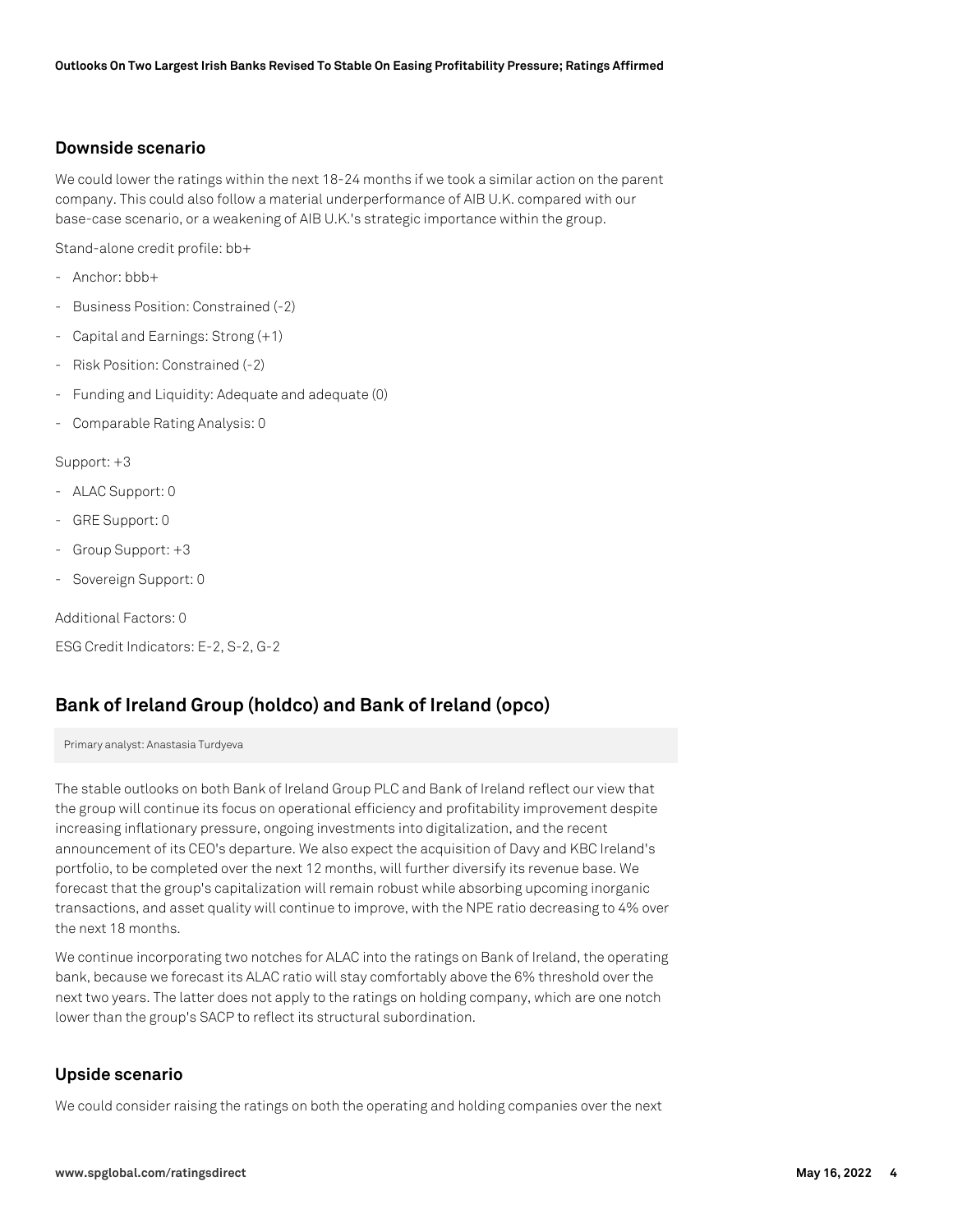18-24 months if we saw further progress on balance sheet cleanup, with an NPE ratio falling in line with the European peer average. However, an upgrade would also require the group to complete the integrations of Davy and KBC Ireland transactions as planned. The group would also need to follow its updated business model to become more sustainable, with stable and robust risk-adjusted returns through the cycle, in line with higher-rated peers.

# **Downside scenario**

Downside risks to ratings are limited. However, we could lower the ratings over the next 18-24 months if, following the CEO's departure, we saw considerable delays in strategic targets delivery, especially those on cost reduction and revenue diversification, with profitability metrics lagging behind those for peers.

Group stand-alone credit profile: bbb

- Anchor: bbb
- Business Position: Adequate (0)
- Capital and Earnings: Strong (+1)
- Risk Position: Moderate (-1)
- Funding and Liquidity: Adequate and adequate (0)
- Comparable Rating Analysis: 0

#### Support: +2

- ALAC Support: +2
- GRE Support: 0
- Group Support: 0
- Sovereign Support: 0

Additional Factors: 0

ESG Credit Indicators: E-2, S-2, G-2

# **Ulster Bank**

Primary analyst: Letizia Conversano

The stable outlook on Ulster Bank mirrors the outlook on its parent company, Natwest Group PLC, since we anticipate that the group will continue supporting its Irish subsidiary throughout the wind-down phase, which will take several years to complete. Therefore, any positive or negative rating action taken on the parent company will be directly reflected on Ulster Bank.

We discontinued the bank's 'bbb-' SACP, given the initiated wind-down process through the sale of portfolios of assets.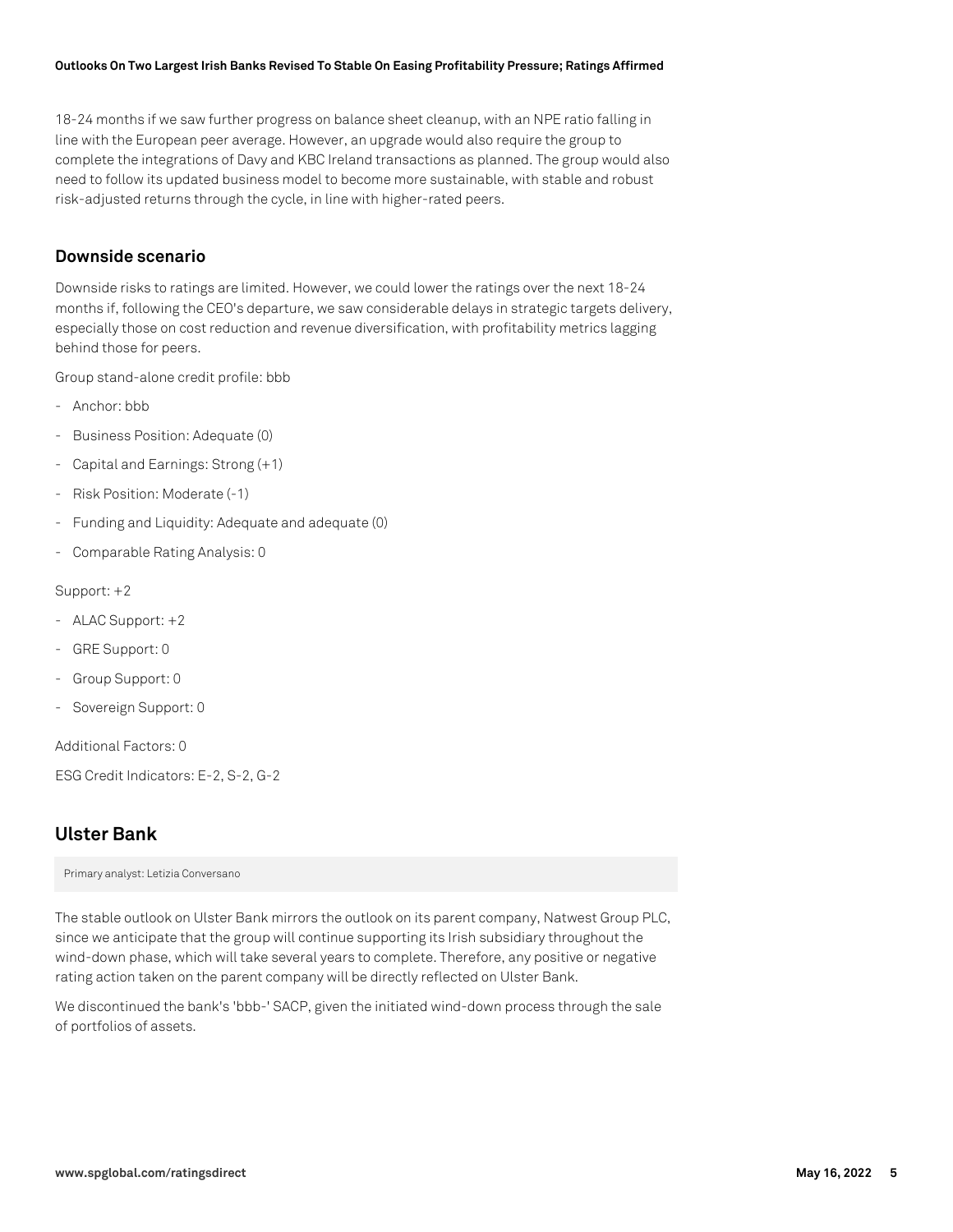# **BICRA Score Snapshot**

#### **Ireland**

|                            | Т٥                | From                                |
|----------------------------|-------------------|-------------------------------------|
| BICRA group                | 4                 | 4                                   |
| Fconomic risk              | 4                 | 5                                   |
| Economic resilience        | Low risk          | l ow risk                           |
| Economic imbalances        | High risk         | High risk                           |
| Credit risk in the economy | Intermediate risk | High risk                           |
| Fconomic risk trend        | Stable            | Positive                            |
| Industry risk              | 4                 | 4                                   |
| Institutional framework    |                   | Intermediate risk Intermediate risk |
| Competitive dynamics       | High risk         | High risk                           |
| Systemwide funding         | Low risk          | I ow risk                           |
| Industry risk trend        | Stable            | Negative                            |

# **Related Criteria**

- General Criteria: Hybrid Capital: Methodology And Assumptions, March 2, 2022
- Criteria | Financial Institutions | General: Financial Institutions Rating Methodology, Dec. 9, 2021
- Criteria | Financial Institutions | Banks: Banking Industry Country Risk Assessment Methodology And Assumptions, Dec. 9, 2021
- General Criteria: Environmental, Social, And Governance Principles In Credit Ratings, Oct. 10, 2021
- General Criteria: Group Rating Methodology, July 1, 2019
- Criteria | Financial Institutions | General: Risk-Adjusted Capital Framework Methodology, July 20, 2017
- General Criteria: Methodology For Linking Long-Term And Short-Term Ratings, April 7, 2017
- General Criteria: Guarantee Criteria, Oct. 21, 2016
- General Criteria: Principles Of Credit Ratings, Feb. 16, 2011

# **Related Research**

- Sector And Industry Variables For Banking Industry Country Risk Assessment Published For April 2022, April 26, 2022
- Ratings On Three Ireland-Based Financial Institutions Affirmed Under Revised FI Criteria, Jan. 26, 2022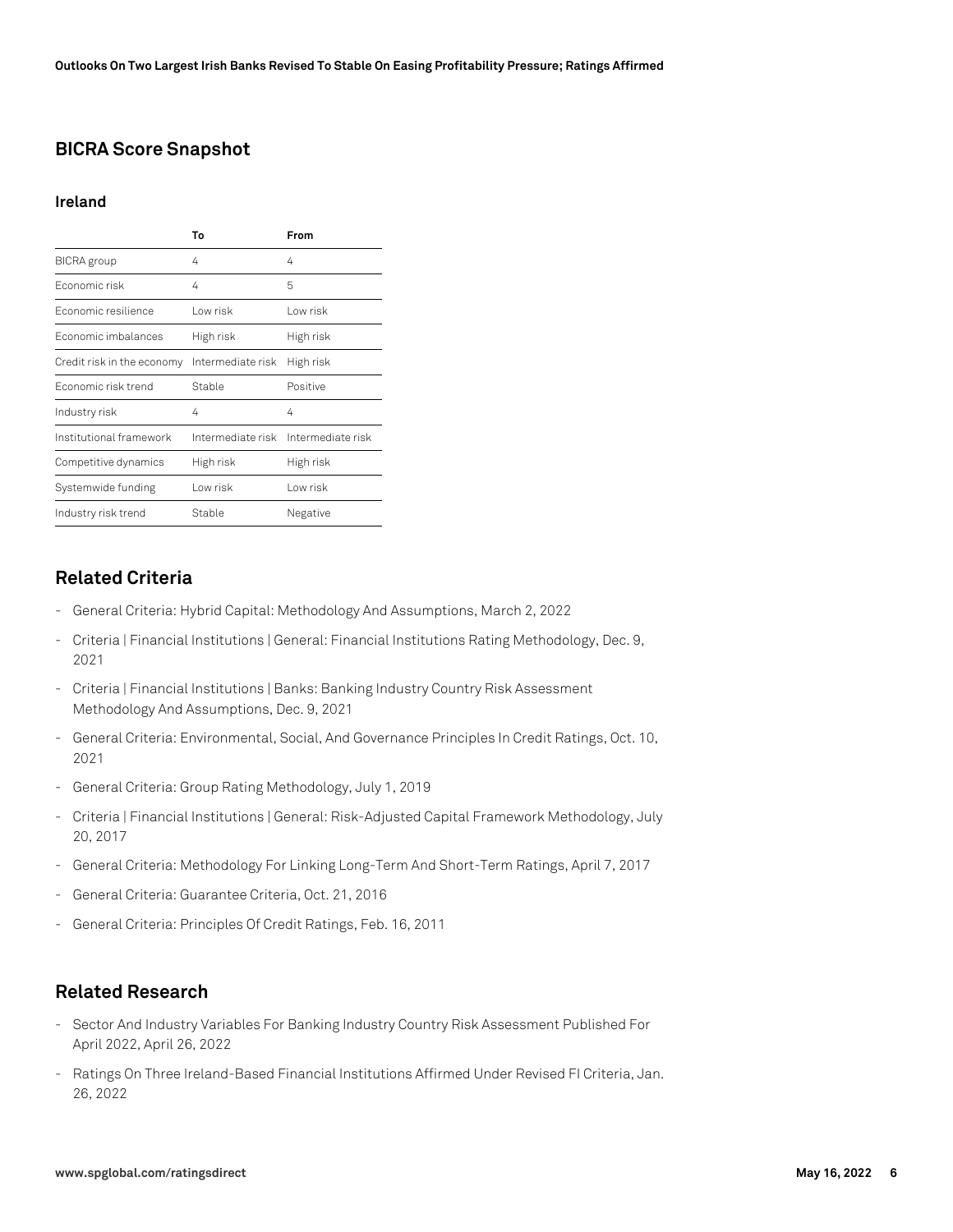- Outlook On Permanent TSB Group Holdings PLC To Positive On Prospect Of Stronger Balance Sheet; Ratings Affirmed, Dec. 21, 2021
- Ireland, Nov. 29, 2021

# **Ratings List**

| <b>Ratings Affirmed</b>                              |                 |                   |  |
|------------------------------------------------------|-----------------|-------------------|--|
| AIB Group (U.K.) PLC                                 |                 |                   |  |
| Resolution Counterparty Rating A-/--/A-2             |                 |                   |  |
| Allied Irish Banks PLC                               |                 |                   |  |
| Resolution Counterparty Rating A/--/A-1              |                 |                   |  |
| Ratings Affirmed; Outlook Action                     |                 |                   |  |
|                                                      | To              | From              |  |
| AIB Group PLC                                        |                 |                   |  |
| Issuer Credit Rating                                 | BBB-/Stable/A-3 | BBB-/Negative/A-3 |  |
| AIB Group (U.K.) PLC                                 |                 |                   |  |
| Issuer Credit Rating                                 | BBB+/Stable/A-2 | BBB+/Negative/A-2 |  |
| Allied Irish Banks PLC                               |                 |                   |  |
| Issuer Credit Rating                                 | A-/Stable/A-2   | A-/Negative/A-2   |  |
| ************ Bank of Ireland Group PLC ************  |                 |                   |  |
| <b>Ratings Affirmed</b>                              |                 |                   |  |
| <b>Bank of Ireland</b>                               |                 |                   |  |
| Resolution Counterparty Rating                       | $A/-- /A-1$     |                   |  |
| Ratings Affirmed; Outlook Action                     |                 |                   |  |
|                                                      | To              | From              |  |
| <b>Bank of Ireland Group PLC</b>                     |                 |                   |  |
| Issuer Credit Rating                                 | BBB-/Stable/A-3 | BBB-/Negative/A-3 |  |
| <b>Bank of Ireland</b>                               |                 |                   |  |
| Issuer Credit Rating                                 | A-/Stable/A-2   | A-/Negative/A-2   |  |
| ************** Ulster Bank Ireland DAC************** |                 |                   |  |
| <b>Ratings Affirmed</b>                              |                 |                   |  |
| Ulster Bank Ireland DAC                              |                 |                   |  |
| Issuer Credit Rating                                 | A-/Stable/A-2   |                   |  |
| Resolution Counterparty Rating A/--/A-1              |                 |                   |  |

Certain terms used in this report, particularly certain adjectives used to express our view on rating relevant factors, have specific meanings ascribed to them in our criteria, and should therefore be read in conjunction with such criteria. Please see Ratings Criteria at www.standardandpoors.com for further information. A description of each of S&P Global Ratings' rating categories is contained in "S&P Global Ratings Definitions" at https://www.standardandpoors.com/en\_US/web/guest/article/-/view/sourceId/504352 Complete ratings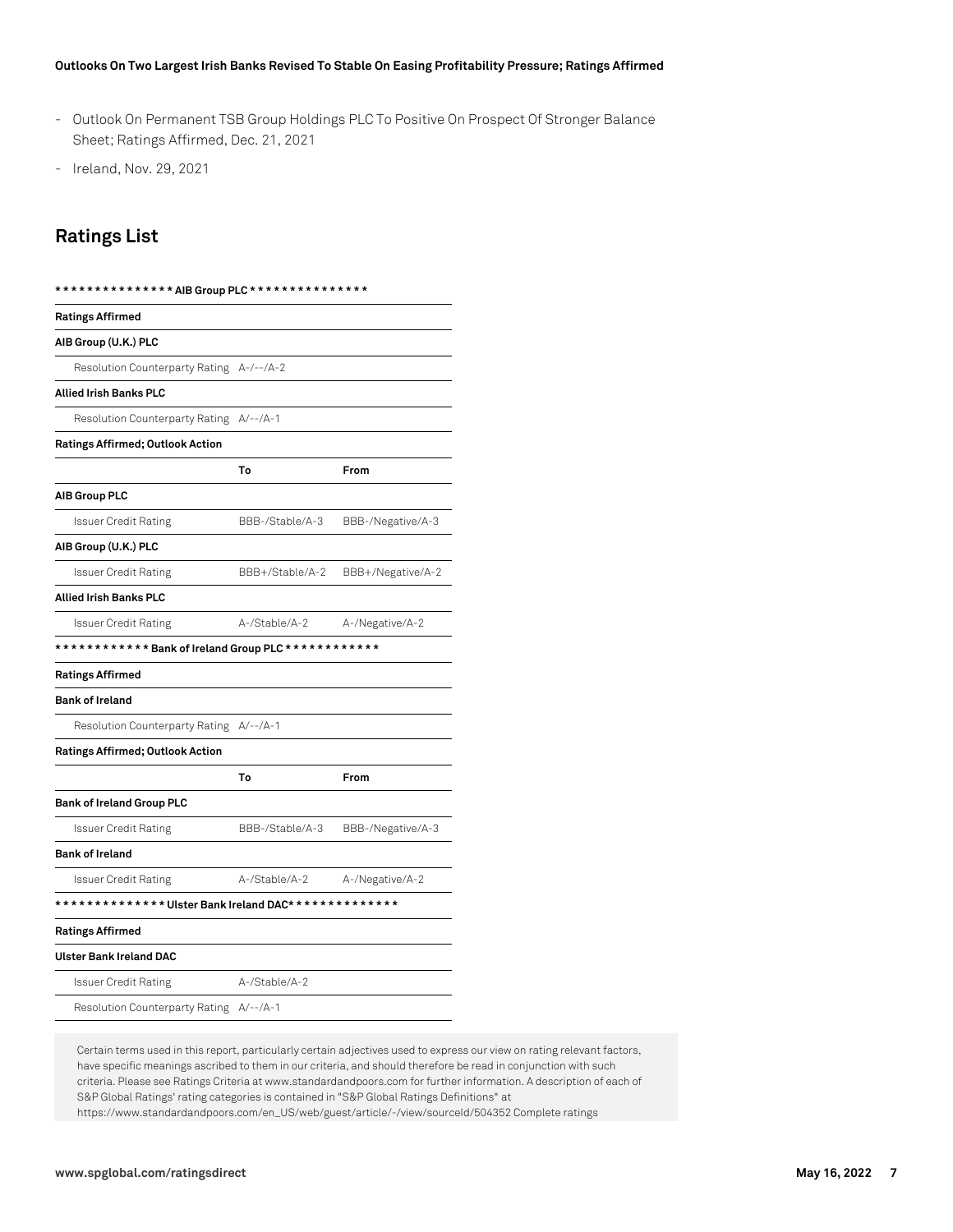information is available to subscribers of RatingsDirect at www.capitaliq.com. All ratings affected by this rating action can be found on S&P Global Ratings' public website at www.standardandpoors.com. Use the Ratings search box located in the left column. Alternatively, call one of the following S&P Global Ratings numbers: Client Support Europe (44) 20-7176-7176; London Press Office (44) 20-7176-3605; Paris (33) 1-4420-6708; Frankfurt (49) 69-33-999-225; or Stockholm (46) 8-440-5914